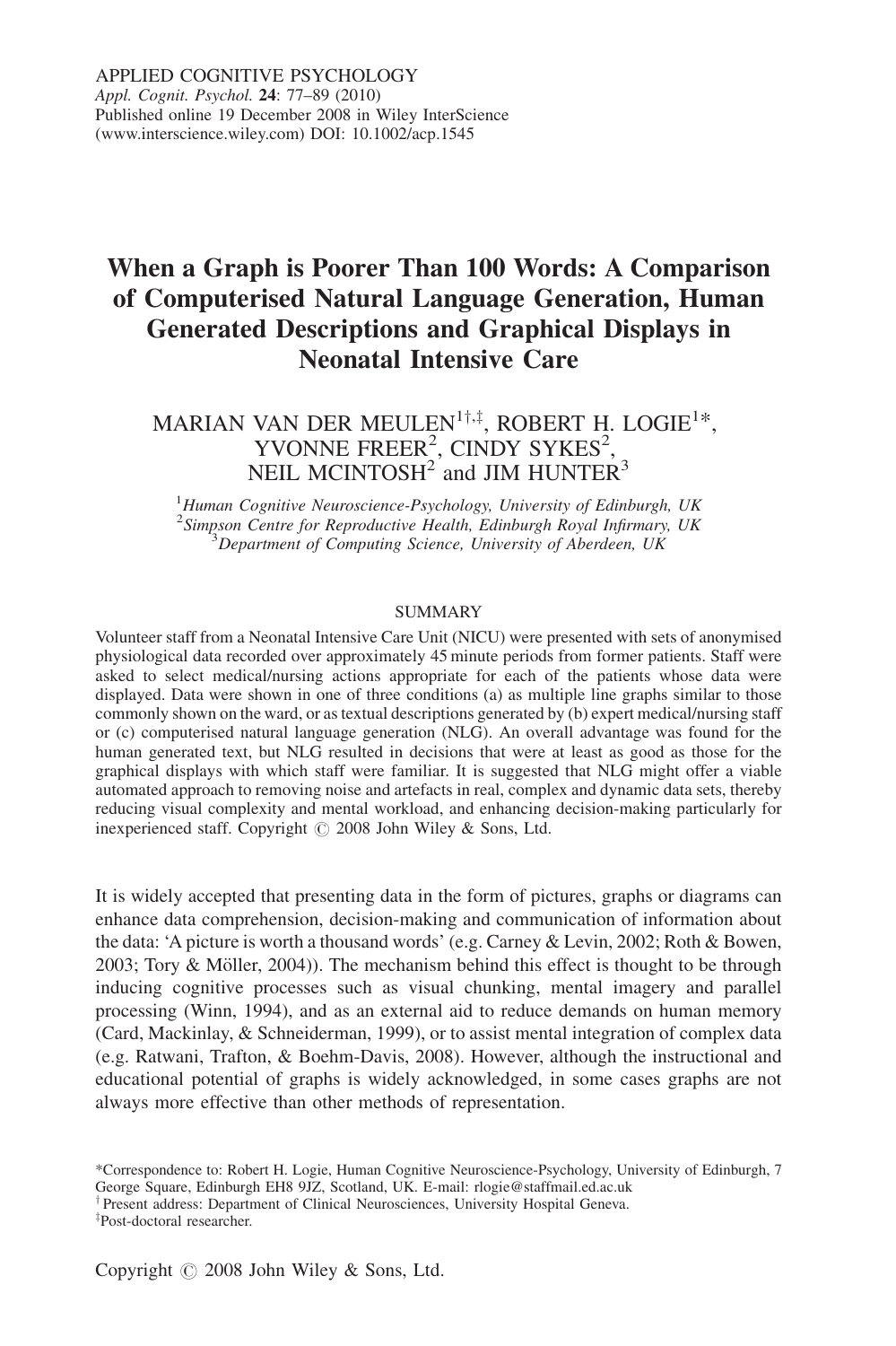Law, Freer, Hunter, Logie, McIntosh, and Quinn (2005) demonstrated that when dealing with large volumes of complex medical data, presentation in the form of textual summaries leads to better decision-making than presentation in the form of graphs. They compared the effectiveness of decision-making with graphical or textual summaries of data recorded from patients in a Neonatal Intensive Care Unit (NICU). These data generally consist of continuously monitored physiological variables (e.g. heart rate, central and peripheral temperatures, transcutaneous oxygen and carbon dioxide, blood pressure, etc.) as well as discrete events (e.g. equipment settings, actions taken by staff, etc.). Computerised patient monitoring systems display these data on a single monitor as a set of trend (i.e. time series) graphs and annotations (e.g. Alberdi, Gilhooly, Hunter, Logie, Lyon, McIntosh, & Reiss, 2000; Ambroso, Bowes, Chambrin, Gilhooly, Green, Kari, Logie, Marraro, Mereu, Rembold, & Reynolds, 1992). However, previous research has shown that the introduction of systems that display data trends does not necessarily lead to clinical improvements (Cunningham, Deere, Symon, Elton, & McIntosh, 1998; McIntosh, Lyon, & Badger, 1996).

Law et al. (2005) investigated whether textual summaries of patient information might better support interpretation of the state of the patient and decisions regarding actions to be taken. In their experiment 40 neonatal ICU doctors and nurses with different levels of experience were presented with anonymised scenarios consisting of physiological data and discrete events previously recorded from real patients on a neonatal ICU. Participants were asked to select the most appropriate actions to be taken at the end of the time period for each scenario from a list of 18 possible actions (including 'no action'). Half of the scenarios were presented as trend graphs on a computer screen (e.g. Figure 1(a)), while the other half were presented on the screen as textual summaries of the data (e.g. Figure 1(b)). The textual summaries had been generated by two human experts and were intended to describe the changing values of the physiological parameters of the patient and any relevant medical interventions, but not to include any medical interpretation. Results showed that participants selected more of the appropriate actions when the information was presented as text than when it was presented as graphs.

An advantage of textual over graphical presentation of information has also recently been demonstrated in the context of mobile phone manuals (Langan-Fox, Platania-Phung, & Waycott, 2006). Other studies have demonstrated that students' understanding of graphs is rather limited (Mayer, 1993; Mevarech & Kramarsky, 1997; Shah & Carpenter, 1995; Shah & Hoeffner, 2002), and that people make numerous errors and require complex cognitive processes when interpreting even simple graphs (Carpenter & Shah, 1998; Guthrie, Weber, & Kimmerly, 1993; Romberg, Fennema, & Carpenter, 1993; Schnotz, 2002). Huang, Hong, and Eades (2006) argued that in the case of large and dense graphs, the human perception and cognitive system can get overburdened causing errors in graph interpretation, especially when high-level complex decision-making is required, or where data sets are large and complex.

The difficulty of interpreting trend graphs on the ICU monitors is compounded by a considerable number of artefacts, for example when recording probes are changed, moved, or fall off the patient. Doctors and nurses have to be able to discriminate between artefacts and changes in the trend lines that reflect the physiological state of the patient. This could be challenging especially for junior doctors and junior nurses, because they do not have the knowledge and experience required to quickly recognise artefacts. As such, junior staff are more likely to rely on their limited capacity working memory (Baddeley, 2007) and particularly on their visuo-spatial working memory (e.g. Logie,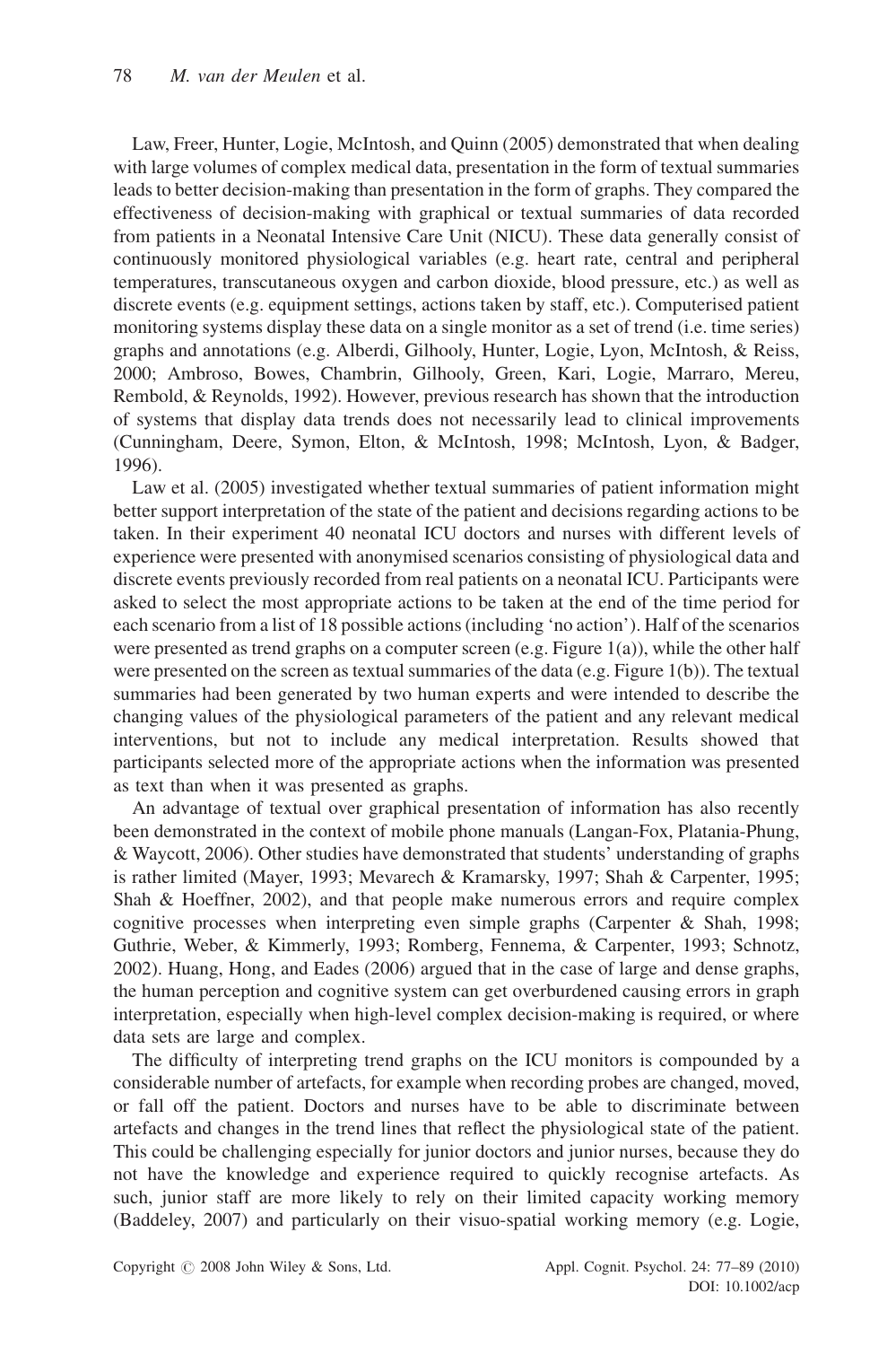

Connerce [79]

Existence

Insert chest drain

**Manage temperature** 

No ection

All cores

**Blood transfu** 

 $11602$ 

Calm / comfort the baby

Check / odjust CPAP Give surfactunt

What should be done? ACCEPT

Support blood pres

.<br>Take blood get

 $\mathbb{R}$ ng

Monitoring equip

Septic as

Suction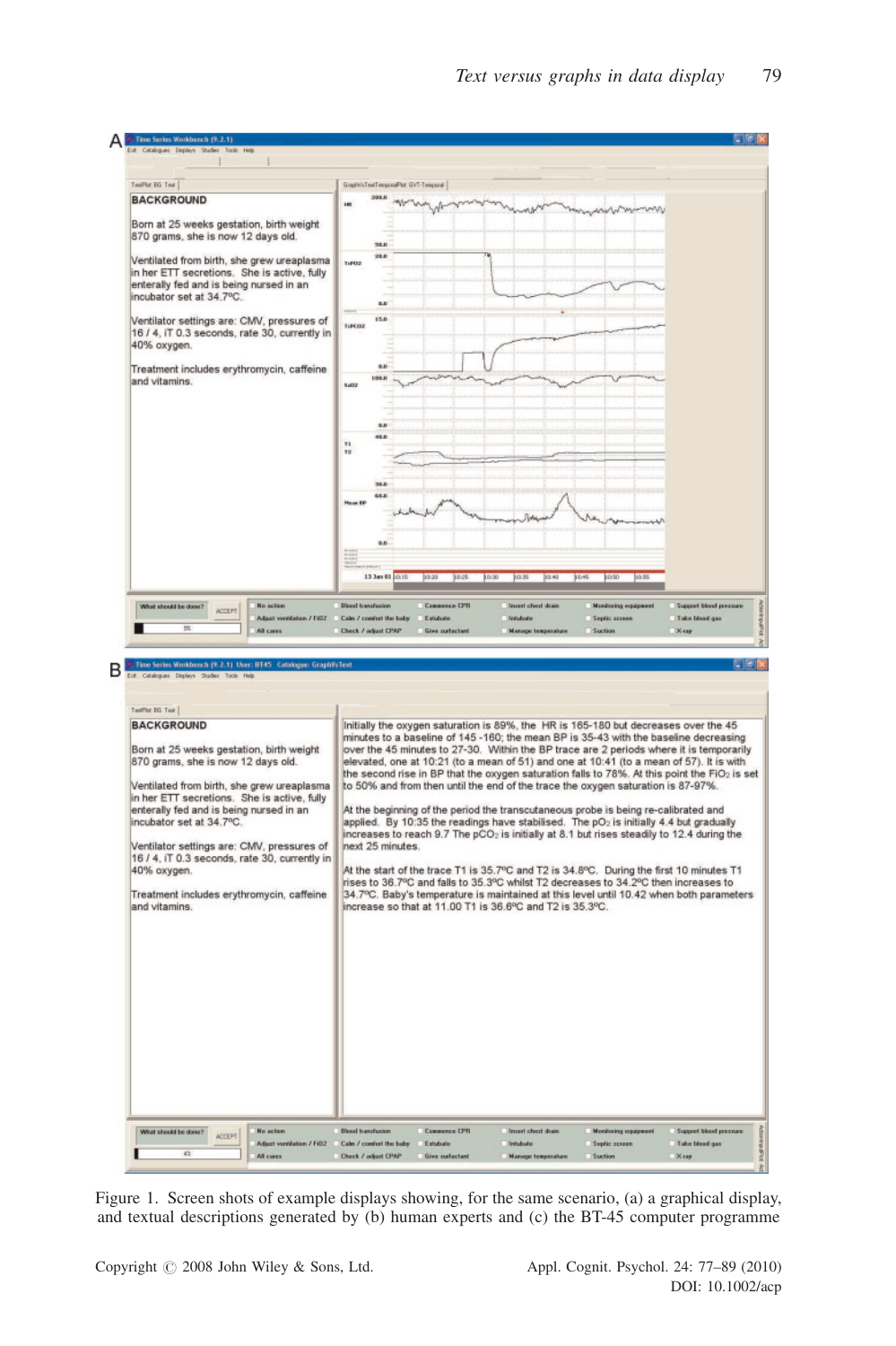

Figure 1. Continued

1995; Logie and van der Meulen, 2009) than would more experienced staff (e.g. Ericsson & Delaney, 1999). A textual summary would filter out the 'noise' in the data, thereby reducing the amount of information to be held and interpreted by staff, with a subsequent reduction in demands on working memory, thereby easing the task of interpreting data trends.

Although the presentation of data on a single monitor with trend lines is becoming standard practice in ICUs, these results emphasise the need to question whether trend graphs of physiological functions are the most appropriate, or should be the only format for use on the ward. Previous studies have indicated that different forms of graphical display might be helpful, for example with each physiological parameter shown on the same scale within an integrated 'polygon' display (e.g. Green, Logie, Gilhooly, Ross, & Ronald, 1996). The Law et al. (2005) findings suggest that the graphical displays could usefully be replaced, or at least supplemented, by textual summaries. However, the textual summaries in their study were generated by medical experts with considerable effort and involving a considerable amount of time. This would make it impracticable to exploit the benefits of textual presentation on an ICU in supporting the decisions made by less experienced staff. Nevertheless, recent developments have allowed computer generation of high-quality natural language textual descriptions and summaries from a range of data in health care settings (e.g. Cawsey, Webber, & Jones, 1995; Hallett & Scott, 2005; Hüske-Kraus, 2003b; Reiter, 2007; Reiter, Sripada, Hunter, Yu, & Davy, 2005). Another use of natural language generation (NLG) for health care is for personalised patient information (e.g. Cawsey, Jones, & Pearson, 2000; Reiter, Robertson, & Osman, 2003; Williams, Piwek, & Power,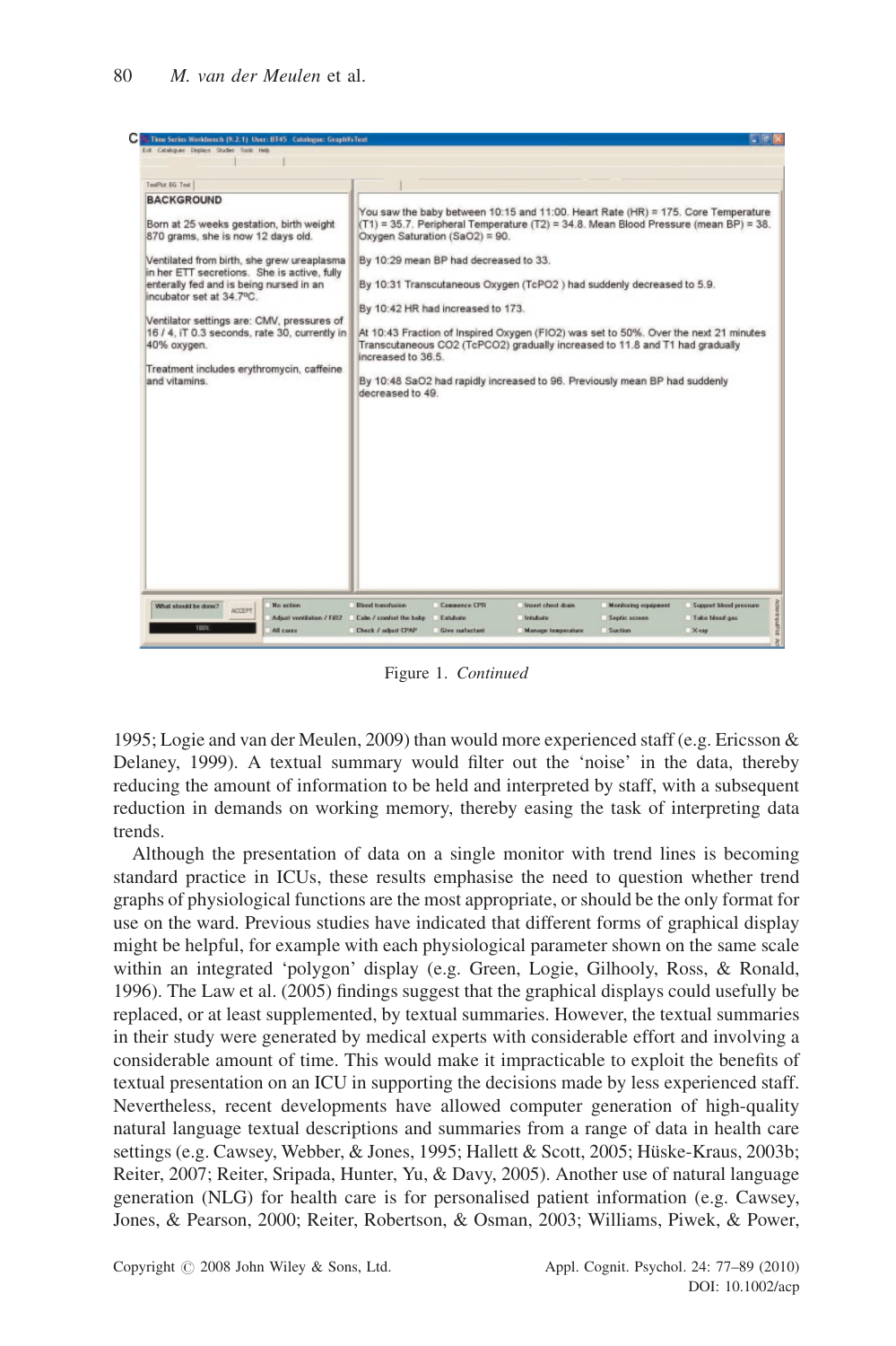2007). Perhaps the most successful applications have been tools that (partially) automate the process of writing routine documents, such as Hüske-Kraus's (2003a) Suregen system, which is regularly used by physicians to create surgical reports.

The complete summarisation of ICU data has not been attempted before (see Portet, Reiter, Hunter, & Sripada, 2007). It is more complex, involving the processing of time series, discrete events and short free texts. This study reports the evaluation of automatically generated summaries of these types of data from the neonatal ICU, in an offward experiment following the procedure of Law et al. (2005). In the present experiment, graphical displays were compared with human generated textual summaries and with automatically generated textual summaries. One aim was to investigate how robust was the previously reported advantage for human generated texts in a paper geared towards applied cognitive psychology. A second novel aim was to assess whether staff could effectively use computer based NLG summaries for their decisions. This study was part of a larger project 'BABYTALK' focussed on developing computer generated natural language descriptions of physiological data. The study also capitalises on a level of access to practicing clinical staff that is quite rare in experimental studies. Equally rare is a systematic study of medical decision-making that is based on genuine patient data in a close simulation of a real medical setting.

## **METHOD**

#### Participants

Participants were 35 staff working in the neonatal ICU at the Royal Infirmary of Edinburgh. They were allocated to one of four groups, depending on role and experience in neonatal care: Senior Doctors  $(n = 9)$ , Junior Doctors  $(n = 9)$ , Senior Nurses  $(n = 9)$ , or Junior Nurses ( $n = 8$ ). Those with 1 year or less of experience in their speciality were classified as junior; those with 8 years or more were classified as senior. Two other participants (both junior nurses) did not complete all three sessions of the experiment. A replacement could be recruited for only one of these. All the nurses were female except for one of the senior group. Six of the nine junior doctors were female, as were two of the senior doctors. The junior and senior doctors comprised all of the staff in these categories on the unit. The junior and senior nurses comprised all of the staff in those categories who were available to take part during the period of the data collection. None of the junior participants had taken part in the Law et al. (2005) study, but 6 senior nurses and 6 senior doctors took part in this previous experiment. There was a gap of approximately 3 years between sessions for data collection in the previous and in the current study.

## Material

## Scenarios

There were 24 experimental scenarios and 2 practice scenarios, comprising anonymised data sets of physiological measures recorded from babies that had previously been cared for in the unit. These data sets included a record of the actions that had originally been taken on the ward during the time covered by the scenario, as well as observations made by the staff and test results for those patients. None of these data sets had been used by Law et al. (2005), and they were selected to represent episodes of approximately 45 minutes that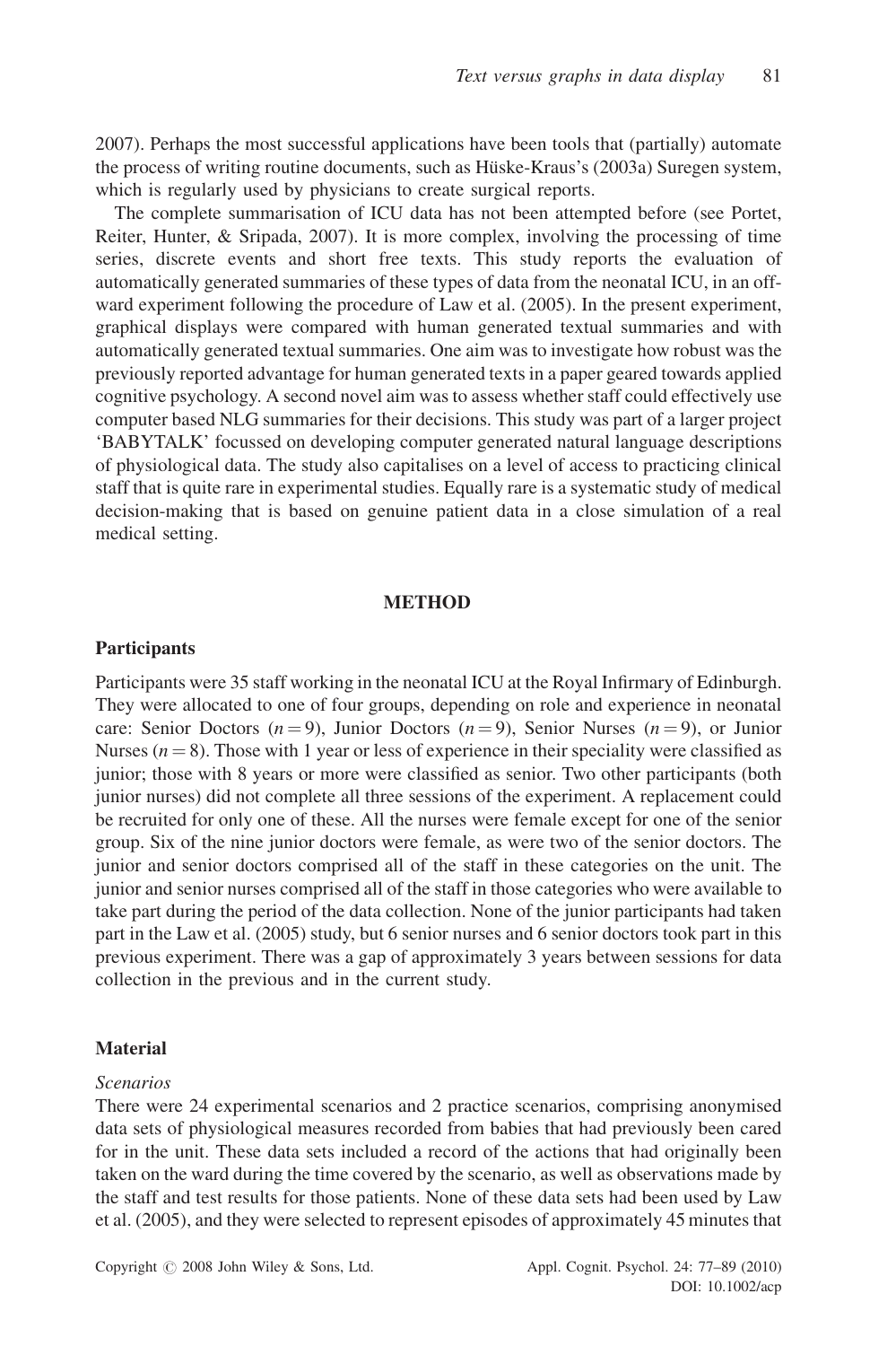had led up to each of seven different 'target' actions taken on the ward, with three examples selected for each action. The seven actions were: adjust oxygen ventilation, check/adjust continuous positive air pressure, extubate, manage temperature, check monitoring equipment, carry out suction, support blood pressure. These target actions were identified simply to ensure a spread of different types of scenario that tend to appear for babies on the ward, and in each case, a range of additional actions would have been appropriate for the care of the baby at that point. A further three data sets were selected in which no action had been taken, and no specific intervention would have been necessary on the basis of the data available from the monitoring system. Our analyses were based on all appropriate actions selected by participants. The target actions were not considered to be different from other appropriate actions, and no reference will be made to them in the results and discussion sections.

The data sets for all 24 scenarios were already available for display as trend graphs showing heart rate, transcutaneous oxygen and carbon dioxide, oxygen saturation, central and peripheral temperatures and mean blood pressure, as well as the actions and observations. For the human generated texts, a consultant neonatologist, and two experienced neonatal nurses, individually produced a descriptive summary of the data for each scenario. These clinical staff then drew on their independent summaries to reach a consensus on a single summary for each scenario. The summaries were written to be descriptive only. Some degree of interpretation was inevitable, such as (i) excluding artefacts (e.g. a probe falling off would be characterised by one of the parameters rapidly dropping to zero) and (ii) focussing only on obvious changes in the data patterns such as sustained increases or decreases in the parameter values or the slopes of the trend lines. Any 'clinical' interpretation was avoided. The agreed textual descriptions were then read by a senior computer scientist whose research focuses on Artificial Intelligence in Medicine and who recommended changes to text that appeared to include a clinical interpretation. These changes were then agreed with the clinical experts.

For the computer-generated texts, an automatically generated summary for each data set was produced by prototype software system ('BT-45') developed within the BABYTALK project for summarising approximately 45 minutes of recorded physiological data. Both the continuous multi-channel time series data from the physiological monitors, and the discrete event data recorded for each scenario were fed into the program. BT-45 then generated summaries of the clinical data in four main stages, during which artefacts, patterns and trends were identified, and relations between events were inferred. These were translated into text according to an ontology of neonatal ICU concepts (for details of the program, see Portet et al., 2007).

To maintain the veridical character of the experiment, there were no restrictions on length of the human or computer textual descriptions. The brief was to provide an adequate summary of the physiological patterns for the patients over a 45 minute period. The information should be sufficient to allow staff on the ward to take the actions that were most appropriate and in the best interests of the patient.

Presentation of displays. All participants were familiar with the use of a trend monitoring facility known as the  $BADGER^{TM}$  (Clevermed Ltd.) system, which is in use in several neonatal ICUs around the UK. In the experiment, displays were constructed and presented in a research version of this system, known as the Time Series Workbench (TSW, Hunter, 2004). TSW was run on a Dell laptop computer with Windows XP Professional, and presented on an external (17 inch) monitor at a resolution of  $1280 \times 1024$  pixels. Figure 1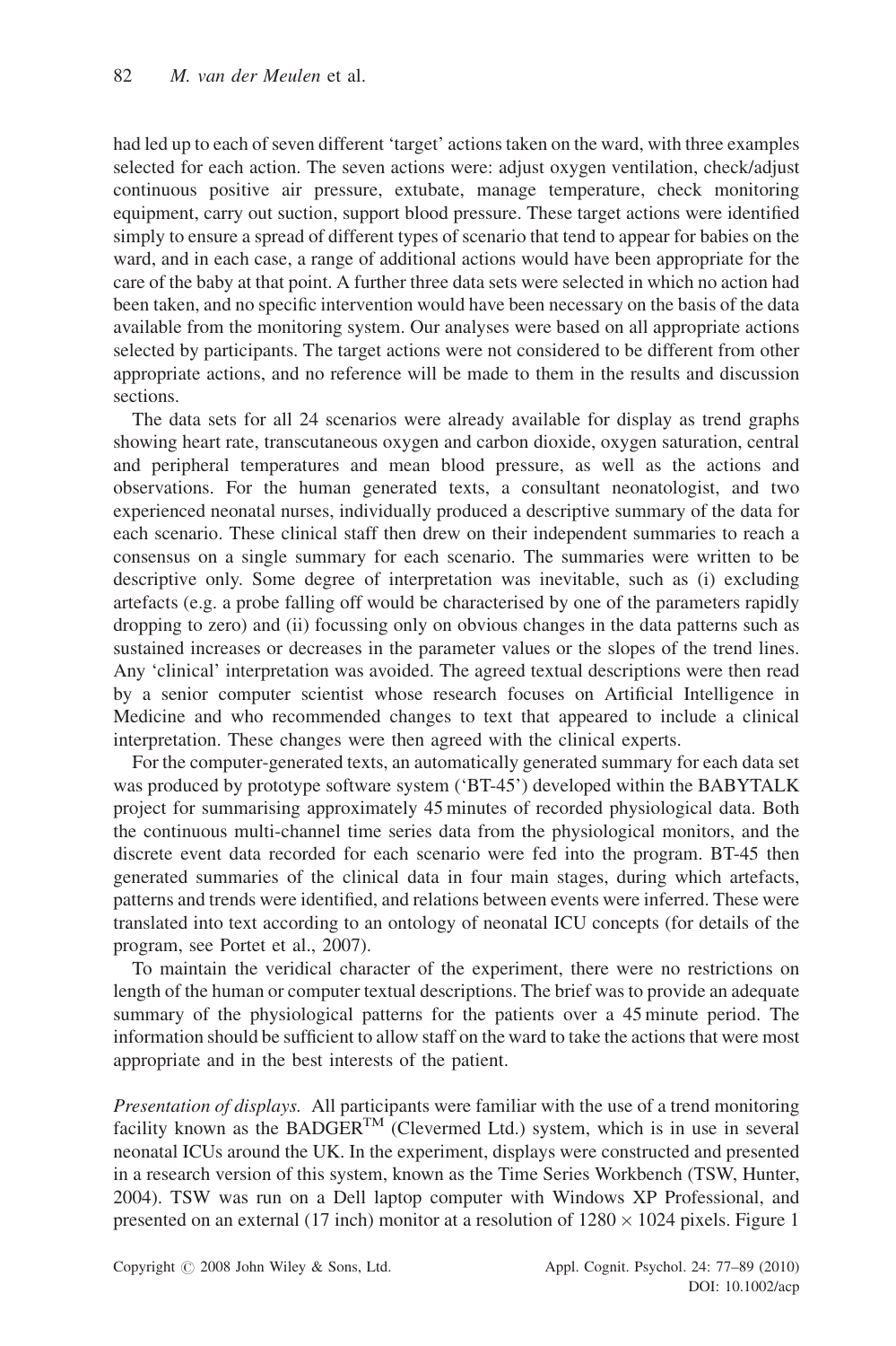shows example screenshots for the same scenario in each of the three conditions. The scenarios (either in the form of graphs or text) were always presented in the main display area on the right hand side of the screen. With each scenario, some background information was given for that patient, consisting of a textual summary of the basic demographics (age, gestation, weight at birth) and the observations and actions recorded on the ward before the start of the scenario. This information occupied the panel on the left hand side of the screen and was identical in all three presentation conditions. The bottom panel of the screen contained 18 check boxes (corresponding to the 18 possible actions that the participants could select), and an 'Accept' button. The TSW system recorded which actions participants selected, and the exact times at which these were clicked. A printed list with descriptions of all 18 actions was available to participants throughout the test sessions.

All physiological measures in the graph condition were shown on one screen with scales appropriate to each measure. Participants could click on one of the physiological traces causing a pop-up box to appear with the exact value. Beneath the graphs were coloured markers indicating events that occurred on the ward when the babies were originally observed; the events so represented were only those which were referred to in the humangenerated texts. The user could click on these markers causing a box to pop up giving more information. These were the only types of interaction that the participant could have with the display, other than selecting the actions.

#### Design

We used a mixed design, with three levels of a within-participant factor (presentation of the scenarios in graphs  $(G)$ , human generated texts  $(H)$  or computer generated texts  $(C)$ ), and four levels of a between-participant factor (the four staff groups). The 24 scenarios (representing three examples of each of the 7 target actions plus the three 'no action' scenarios), were divided into three sets of 8, with one example of each target action in each set. For each participant, each of these three scenario sets was presented in a different format (graphs, human texts, computer texts) with allocation of scenario set to presentation format, and presentation order of the three formats counterbalanced across participants within each participant group. The order of presentation of the individual scenarios within each set was randomised and different for each participant.

#### Procedure

The experiment took place in a quiet room near the neonatal unit. Participants were tested individually during three separate test sessions. In each session they received one of the three scenario sets in a different presentation format. The three sessions were always given within a period of 10 days or less, with at least 8 hours between two consecutive sessions. Participants were not informed whether the textual summaries of the scenarios were generated by human experts or automatically. All data were recorded anonymously.

Each participant was shown the list of descriptions of actions and received the opportunity to read and ask questions about these. In an initial training phase, it was ensured that participants were familiar with these actions, the location on screen of the check box for each action, and the use of the mouse to indicate their choice.

Although real data were used, it was acknowledged to participants that the experiment was not wholly realistic in that they could not examine the babies whose data were being displayed. It was also emphasised that this was an assessment of the effectiveness of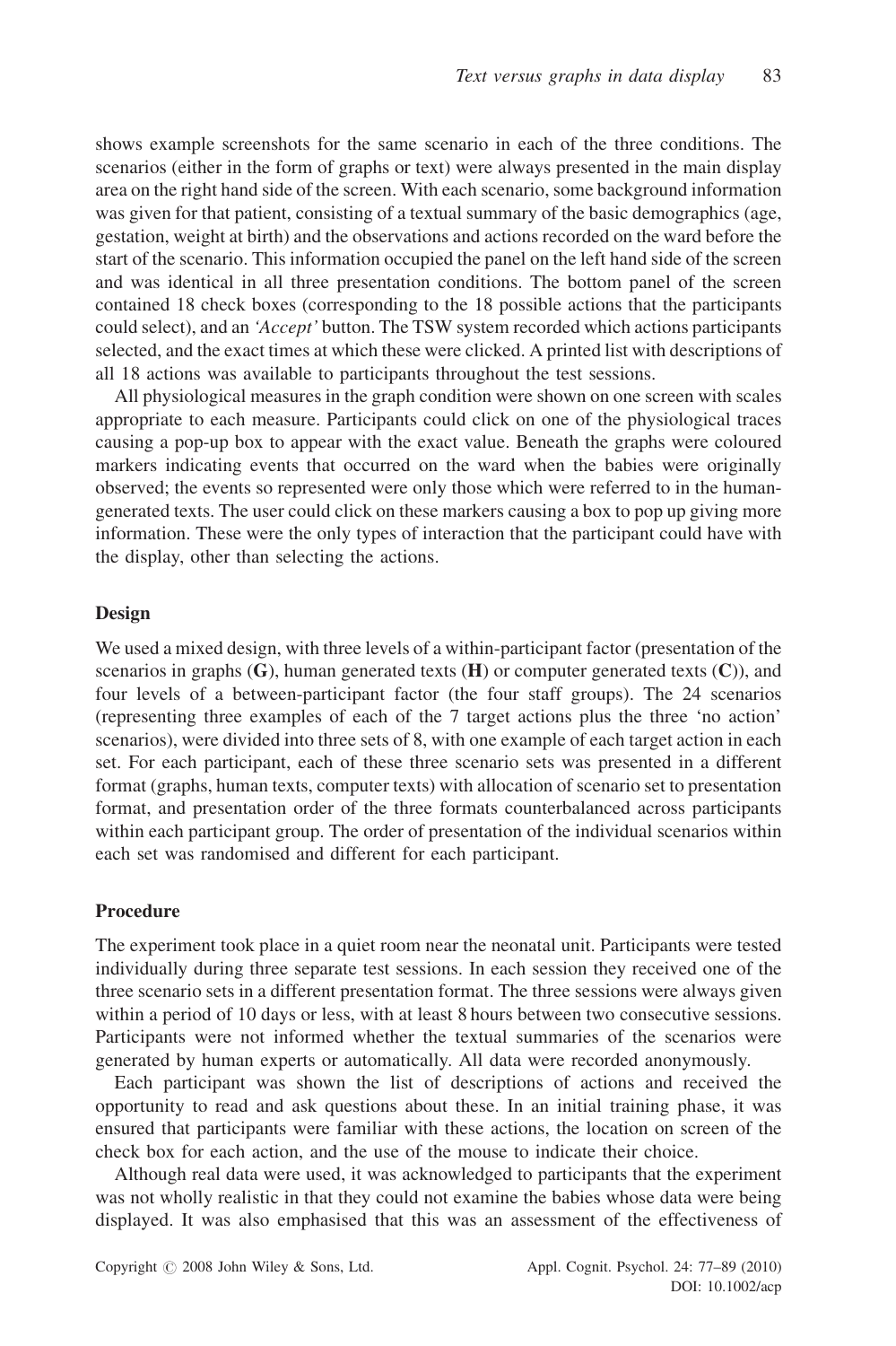different modes of presentation and was not a test of their knowledge or abilities. Participants were then presented with the scenarios, and they were told that the baby could be improving, deteriorating or stable. Their task was to imagine that the time period covered by the scenario led up to the present, and they were to select the action(s) they thought were appropriate to be taken either by themselves or someone else on the unit. They were told that any number of actions could be appropriate but that some actions could be inappropriate. They were also told that they could select 'No Action' if they felt this was most appropriate.

Each scenario had to be completed within 3 minutes, and a dynamic 'time bar' was shown on the screen (see Figure 1). This time limit was introduced not to impose time pressure, but in order to guarantee the maximum length of an experimental session. A similar time limit was used for the Law et al. (2005) study and was found to be adequate for most participants and most scenarios. It was important to reassure nurses and doctors as to the maximum length of the experimental session, given that they were taken off their duties on the unit in order to take part in the study. Adequate back up cover for the unit was made available when necessary. Participants were told that they could complete their decisions in less than the maximum time allowed, and they were encouraged to make their decisions as fast as possible, but without rushing and making sure that they had considered all of the information available to them.

Participants were given two practice scenarios in each of the three sessions. These scenarios involved the presentation format to be used for the particular session. Participants were not asked formally for feedback on the sessions but any spontaneous feedback was recorded with consent of the participant.

## RESULTS

## Time outs

The TSW software recorded the timing of all responses to the nearest 10 milliseconds. If a participant had not pressed the 'Accept' button within 3 minutes (to indicate that their response was complete), the scenario 'timed out'. This happened only in 10 trials out of a total of 840. There were too few time outs to analyse statistically, but they appeared with roughly equal frequency across participant groups (three for the junior nurses; three for the senior nurses; three for the junior doctors; one for the senior doctors) and presentation conditions (two for the graphical presentation; four for the human generated texts; four for the computer generated texts). The timed out trials were excluded from the analyses.

## Response time

Response time was taken as the time to selection of the first action. To avoid the influence of a speed-accuracy trade-off, this analyses included only those trials on which the first action clicked was an appropriate action. The mean response time for the Graphs condition was 73.16 second (SD  $=$  26.68), for the Human text condition it was 77.23 second  $(SD = 21.45)$  and for the Computer text condition it was 78.81 second  $(SD = 19.16)$ . The response time data split by staff group are shown in Table 1.

 $A$  3  $\times$  4 mixed ANOVA (presentation format as within-subjects factor and staff group as between-subjects factor) revealed no main effect of group,  $F(3, 31) = .579$ ,  $p > .10$ , no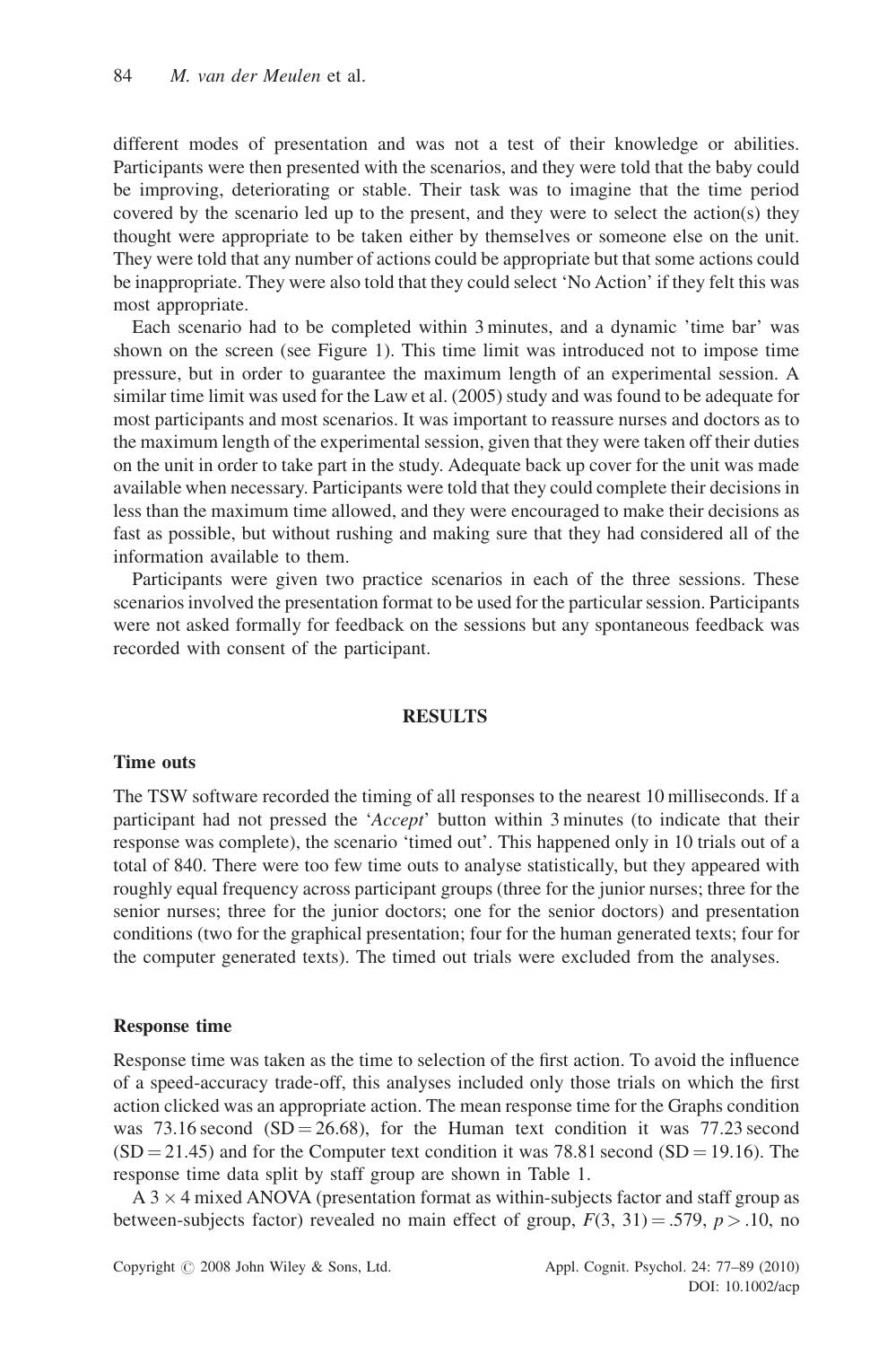|           |                 | н             |               |
|-----------|-----------------|---------------|---------------|
| JN        | 66.86 $(31.06)$ | 78.33(15.04)  | 72.63(15.30)  |
| <b>SN</b> | 73.81(27.09)    | 84.14 (24.43) | 78.88 (21.08) |
| JD        | 66.59(23.86)    | 70.81(23.90)  | 78.64 (21.97) |
| <b>SD</b> | 84.69(25.29)    | 75.77(22.02)  | 84.41 (18.84) |

Table 1. Mean (SD) response time in seconds for each staff group in the three presentation conditions

G, graphs; H, human generated texts; C, computer generated texts; JN, junior nurses; SN, senior nurses; JD, junior doctors; SD, senior doctors.

main effect of condition,  $F(2, 31) = 1.085$ ,  $p > 0.10$  and no interaction,  $F(3, 31) = 0.924$ ,  $p > 0.10$ . There was no tendency for either the presentation format or the staff group to influence the time until the first appropriate action was selected. This replicated the results of Law et al. (2005), who found no effects of presentation condition (Graphs vs. Human generated texts) or staff group on response time.

## Scores

For each scenario it was determined in advance by the three clinical staff who had generated the human text descriptions, which actions were appropriate (i.e. beneficial), which were inappropriate (i.e. could be harmful) and which actions were neutral (i.e. unnecessary but harmless). A participants' score for each scenario was derived by subtracting the proportion of inappropriate actions selected from the proportion of appropriate actions selected. If, for example, the appropriate actions for Scenario 1 were 'adjust ventilation' and 'order chest X-ray', and a participant selected one of these, plus 2 of 13 actions that were identified as inappropriate, then the score for this scenario would be 1/2 (the proportion of appropriate actions selected) minus 2/13 (the proportion of inappropriate actions selected)  $= 0.35$ . The maximum possible score for any scenario was 1.00, if all appropriate actions were selected, and none of the inappropriate actions. The scores for all 8 scenarios in each presentation condition were averaged for each participant to give one score for each of the three presentation formats.

The overall mean for the Graphs condition was  $0.33$  (SD = 0.14), for the Human text condition 0.39 (SD  $= 0.11$ ) and for the Computer text condition 0.34 (SD  $= 0.14$ ). The scores for each staff group are shown in Table 2.

A  $3 \times 4$  mixed ANOVA showed a main effect of condition approaching significance,  $F(2, 31) = 2.939$ ,  $p = 0.060$ , no main effect of group,  $F(3, 31) = 1.238$ ,  $p > 0.10$  and no interaction,  $F(3, 31) = 1.095$ ,  $p > 1.10$ . Although the overall effect of condition was marginal, the Law et al. (2005) study had compared only the Graph and Human conditions. Therefore, we carried out separate analysis on just those two conditions to assess whether or not the earlier result had been replicated. In a  $2 \times 4$  ANOVA, there was a significant main effect of condition,  $F(1, 31) = 4.975$ ,  $p < .05$ , no main effect of group,  $F(3, 31) = 1.328$ ,  $p > .10$  and no interaction,  $F(3, 31) = .687$ ,  $p > .10$ .<sup>1</sup> There was also a significant main effect of condition when the Computer and Human conditions were compared separately,

<sup>&</sup>lt;sup>1</sup>Law et al. (2005) scored the performance of participants on the basis of the appropriate actions selected only, and did not take account of the inappropriate actions selected. Those previous data were re-analysed using the current scoring method. This resulted in a similar pattern, with performance significantly higher for text than for graphs, and with no difference between staff groups and no interaction.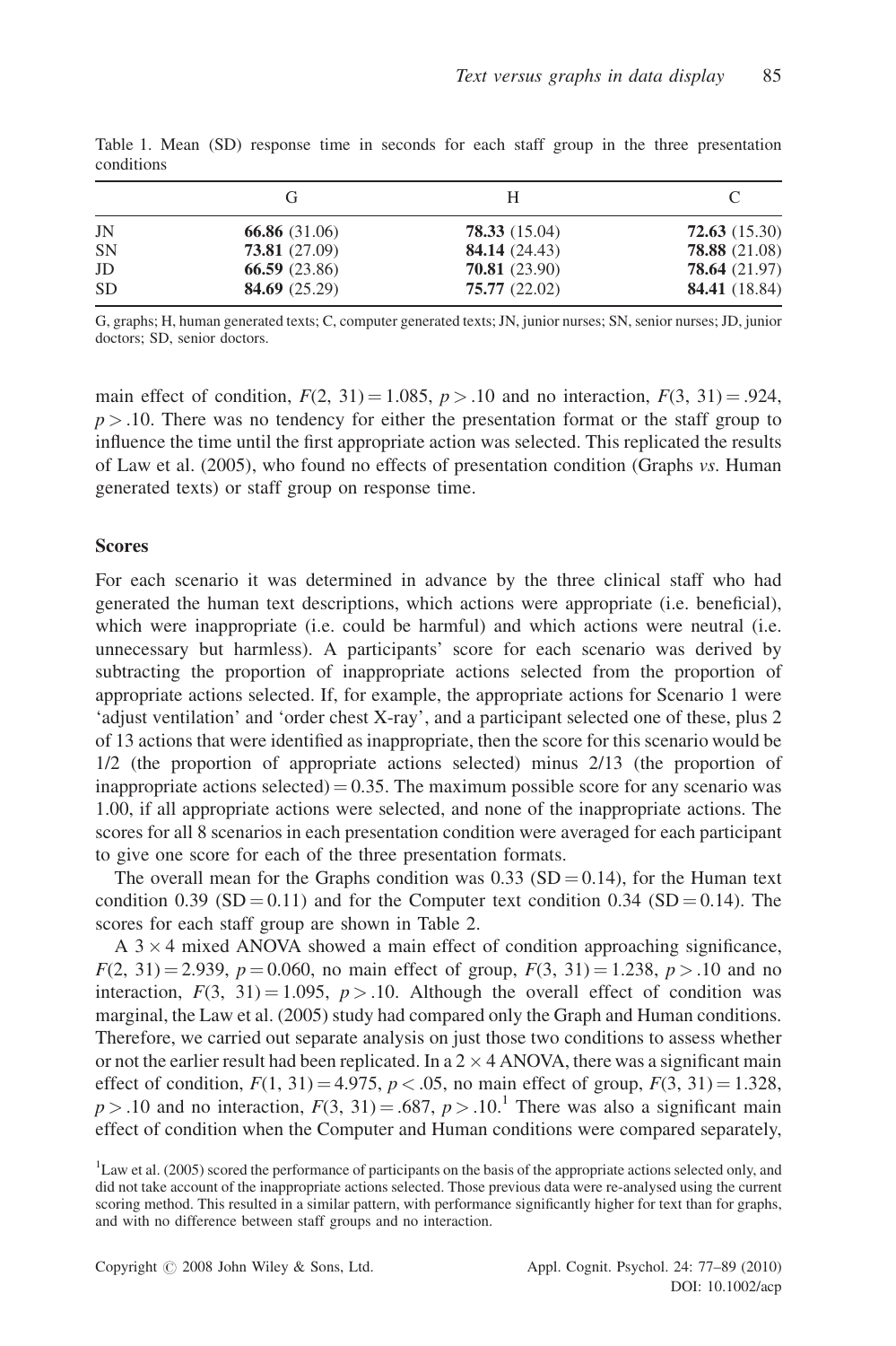|           | G          | Н          |            |
|-----------|------------|------------|------------|
| JN        | 0.31(0.16) | 0.43(0.10) | 0.28(0.09) |
| <b>SN</b> | 0.38(0.09) | 0.42(0.12) | 0.41(0.15) |
| JD        | 0.29(0.14) | 0.33(0.11) | 0.35(0.14) |
| <b>SD</b> | 0.36(0.17) | 0.39(0.11) | 0.33(0.13) |

Table 2. Mean (SD) scores for each staff group in the three presentation conditions

G, graphs; H, human generated texts; C, computer generated texts; JN, junior nurses; SN, senior nurses; JD, junior doctors; SD, senior doctors.

 $F(1,31) = 5.266, p < .05$ , with no main effect of group,  $F(3,31) = .914, p > .10$  and a marginal interaction,  $F(3,31) = 2.728$ ,  $p = 0.061$ . When the Graph and Computer conditions were compared separately, there was no main effect of group,  $F(3,31) = 1.377, p > 0.10,$  no main effect of condition,  $F(1,31) = 0.056, p > 0.10$  and no interaction,  $F(3,31) = .490$ ,  $p > .10<sup>2</sup>$  From Table 2, it appeared that the Junior nurses showed the largest advantage for the human generated text compared with the other two conditions. It also appeared that the junior and senior doctors showed some advantage for the computer generated text over the graphs. However, given that the group by condition interaction was not near significant in the global ANOVA, no further analyses of participant groups were conducted.

The variability within participant groups appeared to be quite large compared with any possible between group differences, and this variability between participants would also have made the assessment less sensitive to differences between conditions. In this realistic setting with human experts, increasing participant numbers in each category to increase sensitivity is not an option. Therefore, we carried out a 'by items' analysis, across the different presentation conditions, treating the 24 scenarios as participants, and collapsing across participant groups. The one way ANOVA revealed a significant effect of presentation condition  $F(2,188) = 6.2$ ,  $p < 0.005$  and Newman-Keuls *post-hoc* tests showed that the human generated texts generated significantly higher scores than the other two presentation modes, which did not differ.

In sum, the advantage for the Human text condition compared with the Graphs condition was replicated in this study. The data also suggest that the Computer text condition was at least as good as the Graph condition when these were directly compared.

## DISCUSSION

The present experiment replicated the main findings of Law et al. (2005). In both studies an advantage was found for human generated text over graphical presentation of data, with participants selecting a greater proportion of the appropriate actions in the former condition. In both studies, there was no tendency for either staff group or presentation format to influence the response time of participants. Overall, these results confirm that in a

<sup>2</sup> Performance of participants was also analysed using the scoring methods that were used by Law et al. (2005), namely the 'proportion of appropriate actions selected' (i.e. the number of appropriate actions selected divided by the total number of actions that are appropriate for that scenario) and 'the proportion of actions selected that was appropriate'. The former scoring method led to broadly similar results, with performance in the human generated text condition higher than performance in the graphs and computer generated text conditions. There were no significant differences using the latter scoring method.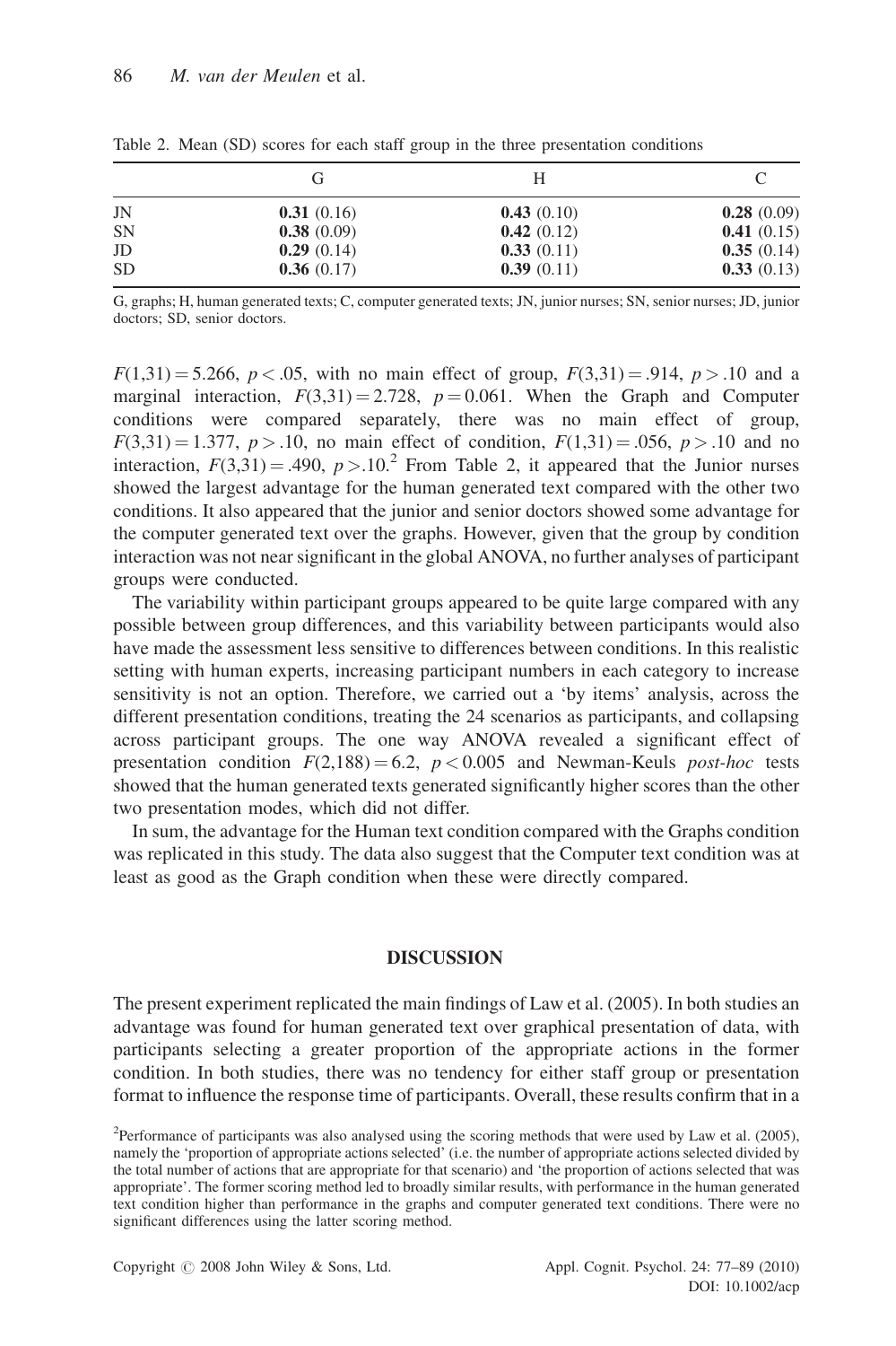neonatal ICU, human generated descriptions of time series physiological measures are better able to support medical decision-making than graphs with trend lines.

Although the automatically generated textual summaries were less effective than the human generated texts, they were not statistically poorer than the graphical presentations with which staff are familiar and which are very similar to those used in the real clinical setting. There was a suggestion from the means in Table 2 that the junior and senior doctors could use the computer generated text more effectively than could the junior and senior nurses, but the variability within the groups undermined any statistical differences between different staff categories. This suggests that the effect sizes were rather small and that much larger numbers of participants might have made for a more sensitive statistical test. However, unlike a traditional laboratory experiment in which participants are plentiful, participants with this kind of expertise are rarely available for participation in a formally designed experiment using genuine physiological data. Indeed, the experiment included all of the junior and senior doctors on a large neonatal ICU, and the vast majority of senior and junior nurses. Moreover, small effects that appear only in very tightly controlled experimental conditions might be a rather poor basis for application in the real world setting (see e.g. Logie, Baddeley, & Woodhead, 1987). Effects that are found to be robust in a realistic simulation may have a greater chance of having a genuine impact if implemented in the applied setting.

The above arguments give us confidence that the advantage for textual descriptions is real. However, as mentioned earlier, the human generated texts require considerable human expertise and time to generate. The fact that the unfamiliar format of computer generated texts can support performance at least as effectively as the graphical displays with which the staff are very familiar in their clinical practice, suggests that there may be considerable potential in developing NLG for supporting human decision making in this setting.

The fact that the computer texts did not show the same advantage as the human generated texts raises the question as to what differed between these types of text. A detailed and formal analysis of the contents of the human and computer-generated texts is beyond the scope of this paper, but has been completed and will be reported in full elsewhere (McKinlay, McVittie, Reiter, Freer, Sykes, & Logie, 2008). However, those analyses indicated that the human generated texts tend to have a more coherent grammatical structure and 'narrative', show a greater tendency to group physiological measures together, and tend to be longer than the computer generated texts. Participants were not told explicitly that some of the textual descriptions they received in the experiment were automatically generated by a computer. None of the participants indicated that they were aware of the nature of the texts or how they had been generated. Consistent with the more detailed analyses by McKinlay et al. (2008), one participant commented in the human generated text session that the texts were longer than in the other session, and several participants noted that sometimes descriptions in the computer generated text condition seemed 'awkward' or 'inconsistent'.

The outcomes of this study with human domain experts suggest that despite its limitations, the BT-45 software can effectively support real clinical decision-making, and that further development of this technology is likely to be extremely fruitful in supporting complex real-world cognition. The study also points to ways in which the BT-45 program may be further refined (see Portet et al., 2007; Reiter, Gatt, Portet, & van der Meulen, 2008), perhaps to include additional knowledge about grouping of physiological functions. A possible implementation of a refined system would be to complement the graphical trend line display, although the added value of having both rather than just one display format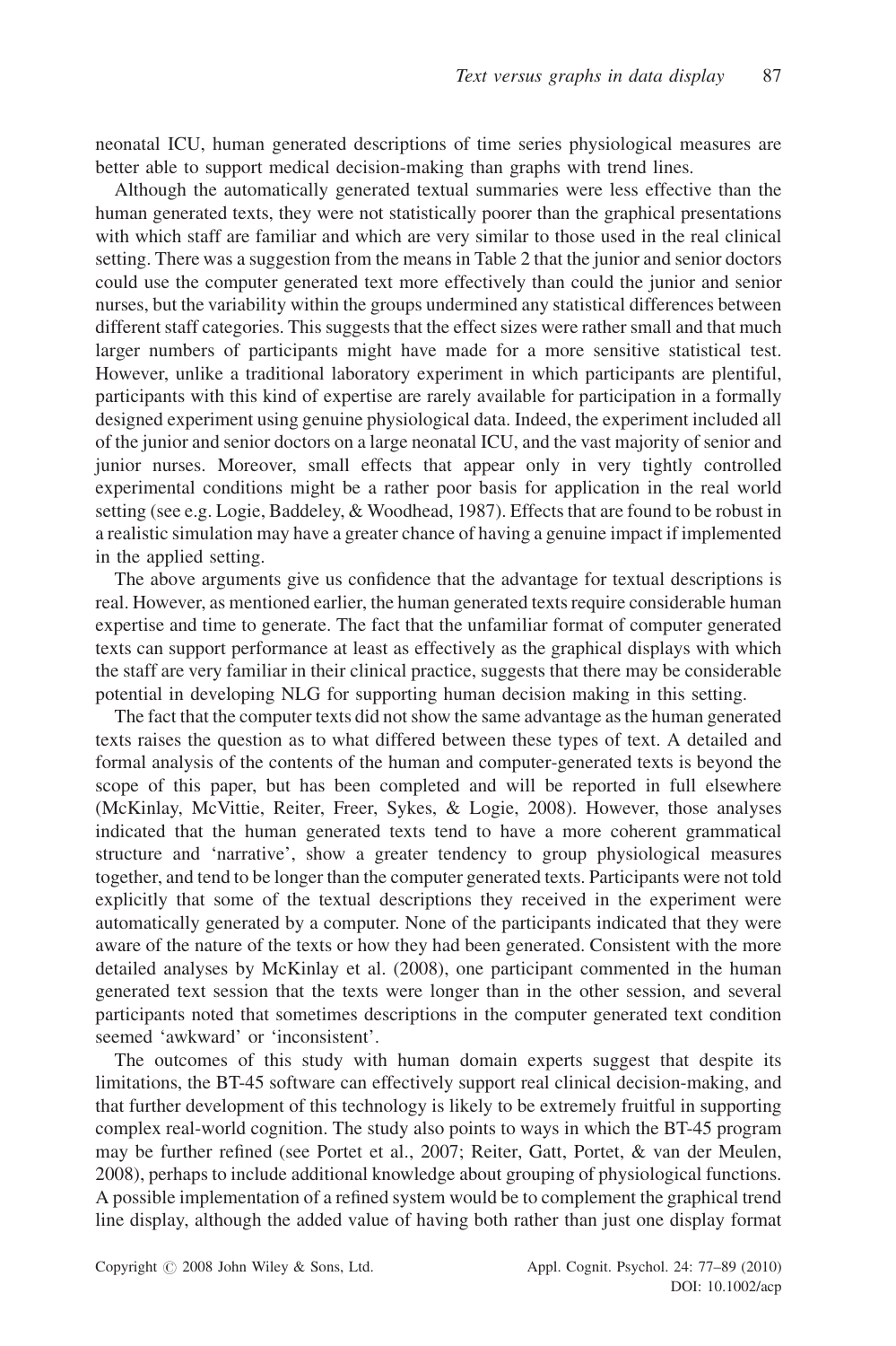would merit further investigation. A further use for NLG would be to summarise the condition of a patient for a senior clinician who might be at a remote location rather than at the bedside.

## ACKNOWLEDGEMENTS

The authors are grateful to all of the staff who took part in this study, and to other members of the BABYTALK team—Albert Gatt, Francois Portet, Ehud Reiter and Somayajulu Sripada who, together with Jim Hunter, were responsible for generating the NLG software. This work was funded by research grant awards EP/D049520/1 and EP/D05057X/1 from the UK Engineering and Physical Sciences Council.

## **REFERENCES**

- Alberdi, E., Gilhooly, K., Hunter, J., Logie, R. H., Lyon, A., McIntosh, N., & Reiss, J. (2000). Computerisation and decision making in neonatal intensive care: A cognitive engineering investigation. Journal of Clinical Monitoring and Computing, 16, 85–94.
- Ambroso, C., Bowes, C., Chambrin, M. C., Gilhooly, K., Green, C., Kari, A., Logie, R. H., Marraro, G., Mereu, M., Rembold, P., & Reynolds, M. (1992). INFORM: European survey of computers in Intensive Care Units. International Journal of Clinical Monitoring and Computing, 9, 53–61.
- Baddeley, A. D. (2007). Working memory, thought and action. Oxford, UK: Oxford University Press. Card, S. K., Mackinlay, J. D., & Schneiderman, B. (1999). Readings in information visualization: Using vision to think. San Fransisco: Morgan Kaufmann Publishers Inc.
- Carney, R. N., & Levin, J. R. (2002). Pictorial illustrations still improve students' learning from text. Educational Psychology Review, 14, 5–26.
- Carpenter, P. A., & Shah, P. (1998). A model of the perceptual and conceptual processes in graph comprehension. Journal of Experimental Psychology: Applied, 4, 75–100.
- Cawsey, A., Jones, R., & Pearson, J. (2000). The evaluation of a personalised information system for patients with cancer. User Modelling and User-Adapted Interaction, 10, 47–72.
- Cawsey, A., Webber, B., & Jones, R. (1995). Natural language generation in health care. Journal of the American Medical Informatics Association, 4, 473–482.
- Cunningham, S., Deere, S., Symon, A., Elton, R. A., & McIntosh, N. (1998). A randomized, controlled trial of computerized physiologic trend monitoring in an intensive care unit. Critical Care Medicin, 26, 2053–2059.
- Ericsson, K. A., & Delaney, P. F. (1999). Long-term working memory as an alternative to capacity models of working memory in everyday skilled performance. In A. Miyake, & P. Shah (Eds.), Models of working memory: Mechanisms of active maintenance and executive control (pp. 257– 297). Cambridge, UK: Cambridge University Press.
- Green, C. A., Logie, R. H., Gilhooly, K. J., Ross, D. G., & Ronald, A. (1996). Aberdeen polygons: Computer displays of physiological profiles for intensive care. *Ergonomics*, 39, 412–428.
- Guthrie, J. T., Weber, S., & Kimmerly, N. (1993). Searching documents: Cognitive processes and deficits in understanding graphs, tables, and illustrations. Contemporary Educational Psychology, 18, 186–221.
- Hallett, C., & Scott, D. (2005). Structural variation in generated health reports. Proceedings of the 3rd International Workshop on Paraphrasing, Jeju Island, Korea.
- Huang, W., Hong, S. H., & Eades, P. (2006). Predicting graph reading performance: A cognitive approach. Proceedings of the Asia Pacific symposium on Information Visualisation, 60, 207–216.
- Hunter, J. (2004). The Time Series Workbench: User Manual, University of Aberdeen. Computing Science Technical Report.
- Hüske-Kraus, D. (2003a). Suregen-2: A shell system for the generation of clinical documents. Proceedings of EACL.
- Hüske-Kraus, D. (2003b). Text generation in clinical medicine—a Review. Methods of Information in Medicine, 42, 51–60.